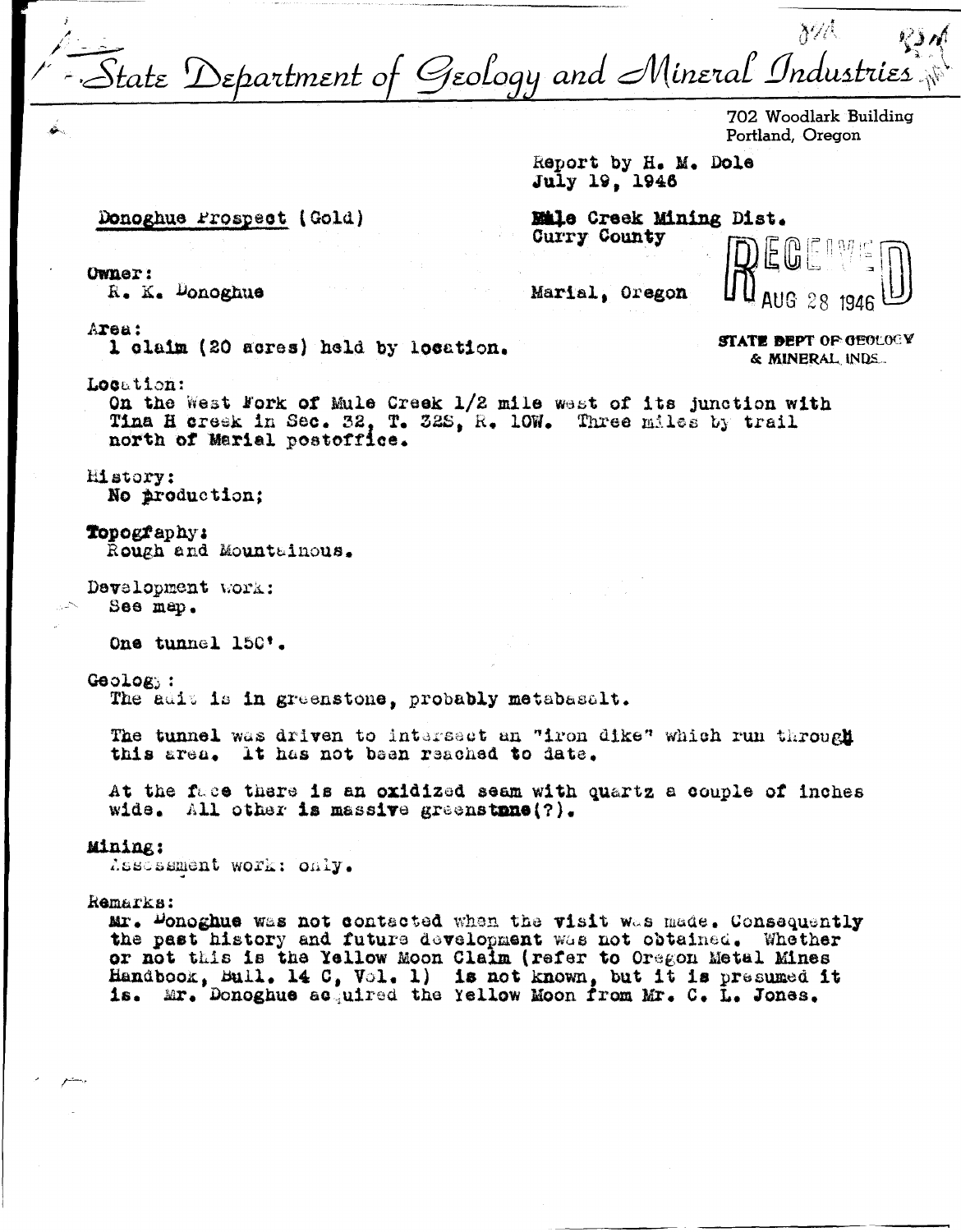State Department of Geology and Mineral Industries

702 Woodlark Building Portland, Oregon

hemolks:

It is my guess that this claim is held only for the living cabin<br>that is on it. Mr. Donoghue has not worked the claim for several<br>years, which is understandable. At the present time he is prospecting<br>Mule Mt. with a Fisher

Two assays on record at Grants rass give for the Yellow moon clais; 1. BG 1308, Au- Trace, Ag- 0.05 2. 00 23, Au- Nil. Ag- Nil

Informants:

W. F. Crowell Willard Corwin

**CONSTRUCTION ROOMS**